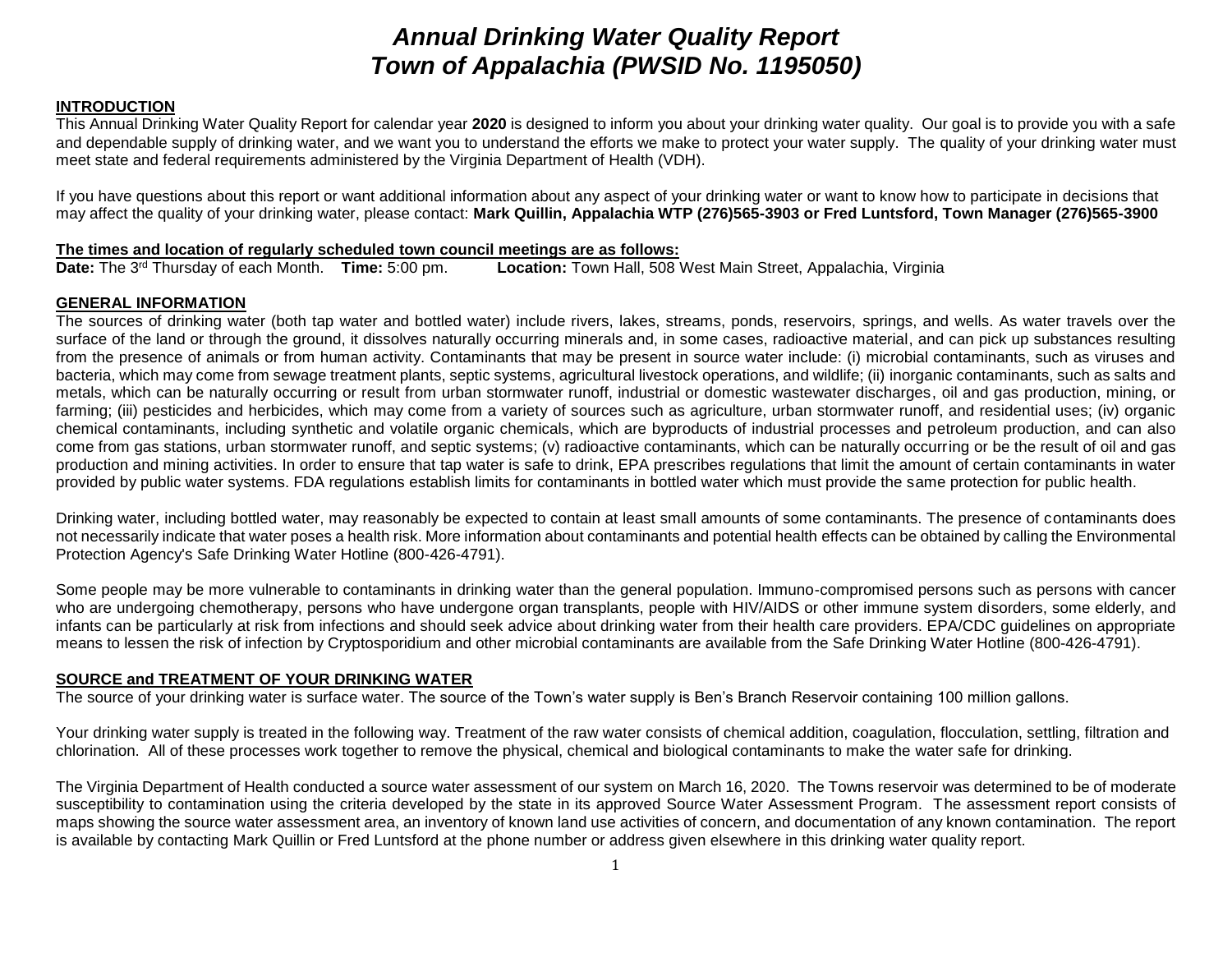# **DEFINITIONS**

Contaminants in your drinking water are routinely monitored according to Federal and State regulations. The table on the next page shows the results of our monitoring for the period of January 1<sup>st</sup> to December 31<sup>st</sup>, 2020. In the table and elsewhere in this report you will find many terms and abbreviations you might not be familiar with. The following definitions are provided to help you better understand these terms:

*Maximum Contaminant Level, or MCL* - the highest level of a contaminant that is allowed in drinking water. MCLs are set as close to the MCLGs as feasible using the best available treatment technology.

*Maximum Contaminant Level Goal, or MCLG -* the level of a contaminant in drinking water below which there is no known or expected risk to health. MCLGs allow for a margin of safety.

*Maximum Residual Disinfectant Level Goal or MRDLG* - the level of drinking water disinfectant below which there is no known or expected risk to health. MRDLGs do not reflect the benefits of the use of disinfectants to control microbial contaminants.

*Maximum Residual Disinfectant Level or MRDL -* the highest level of a disinfectant allowed in drinking water. There is convincing evidence that addition of a disinfectant is necessary for control of microbial contaminants.

*Non-detects (ND) - lab analysis indicates that the contaminant is not present*

**Parts per million (ppm) or Milligrams per liter (mg/l)** - one part per million corresponds to one minute in two years or a single penny in \$10,000.

*Parts per billion (ppb) or Micrograms per liter* - one part per billion corresponds to one minute in 2,000 years, or a single penny in \$10,000,000.

**Picocuries per liter (pCi/L)** - picocuries per liter is a measure of the radioactivity in water.

Action Level *(AL)* - the concentration of a contaminant which, if exceeded, triggers treatment or other requirements which a water system must follow.

*Treatment Technique (TT)* - a required process intended to reduce the level of a contaminant in drinking water.

Level 1 assessment - a study of the water system to identify potential problems and determine (if possible) why total coliform bacteria have been found in our water system.

*Level 2 assessment* - a very detailed study of the waterworks to identify potential problems and determine (if possible) why an *E. coli* PMCL violation has occurred and/or why total coliform bacteria have been found in our water system on multiple occasions.

*Nephelometric Turbidity Unit (NTU)* - nephelometric turbidity unit is a measure of the clarity, or cloudiness, of water. Turbidity in excess of 5 NTU is just noticeable to the average person. Turbidity is monitored because it is a good indicator of the effectiveness of our filtration system.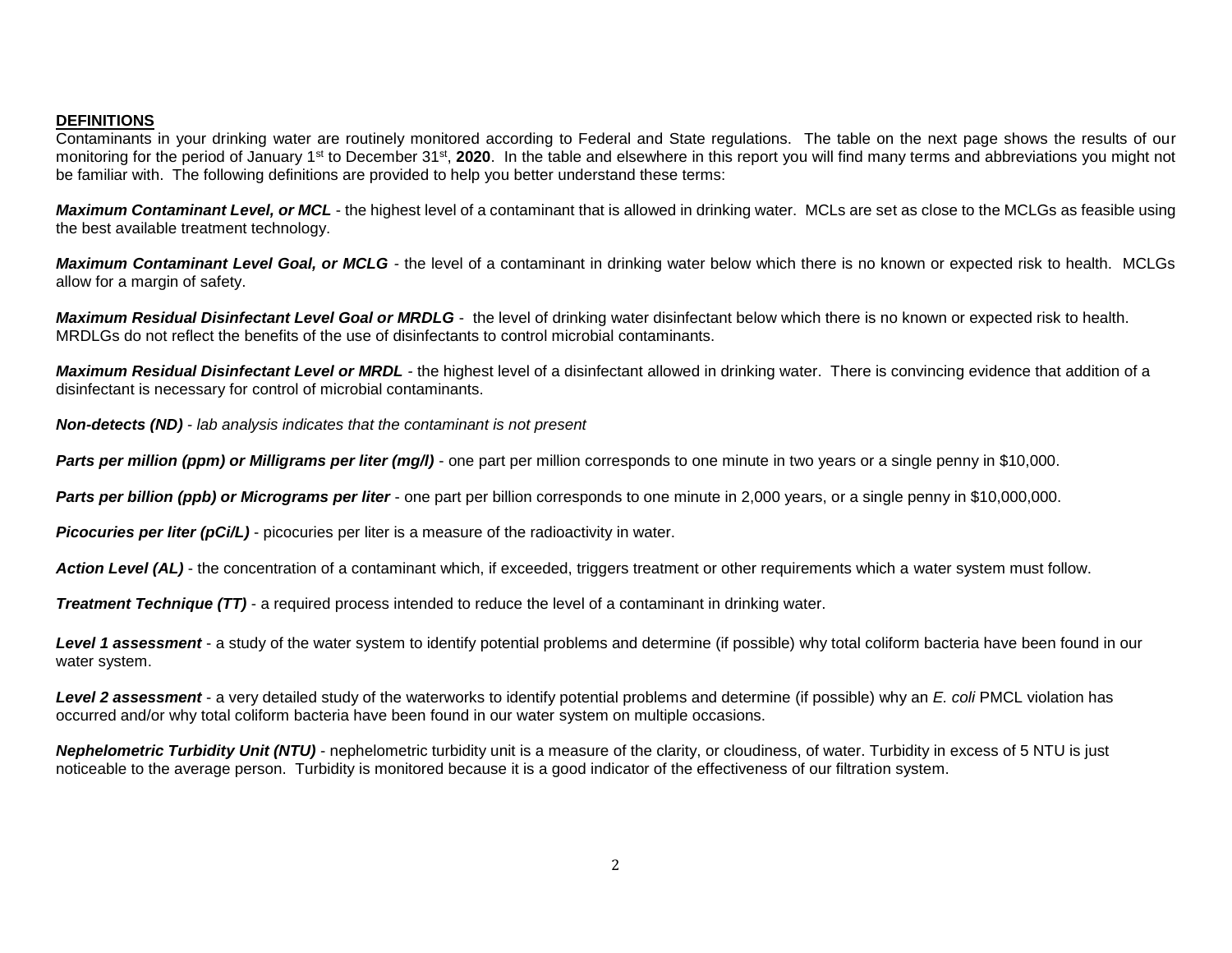#### **TOWN OF APPALACHIA WATER QUALITY RESULTS**

# **REGULATED COMTAMINANTS:**

| Contaminant (units)         | <b>MCLG</b> | <b>MCL</b>                         | Level Detected | Violation<br>(Y/N) | Range         | Date of<br>Sample | <b>Typical Source of Contamination</b>                                                                                          |
|-----------------------------|-------------|------------------------------------|----------------|--------------------|---------------|-------------------|---------------------------------------------------------------------------------------------------------------------------------|
| Fluoride (ppm)              | 4           | 4                                  | 0.82           | N                  | N/A           | 1/8/2020          | Erosion of natural deposits; Water additive<br>which promotes strong teeth; Discharge<br>from fertilizer and aluminum factories |
| Barium (ppm)                | 2           | $\overline{2}$                     | 0.020          | N                  | N/A           | 1/8/2020          | Discharge of drilling waste; Discharge from<br>metal refineries; Erosion of natural deposits                                    |
| Combined Radium (pCi/l)     | $\Omega$    | 5                                  | 0.3            | N                  | N/A           | 7/9/2014          | <b>Erosion of Natural Deposits</b>                                                                                              |
| Chlorine (ppm)              | $MRDLG = 4$ | $MRDL = 4$                         | 1.07           | N                  | $0.46 - 1.39$ | 2020              | Water additive used to control microbes                                                                                         |
| <b>Total Organic Carbon</b> | <b>NA</b>   | TT, met when $\geq 1$              | 1.01           | N                  | N/A           | 2020              | Naturally present in the environment                                                                                            |
| Haloacetic Acids (ppb)      | <b>NA</b>   | 60                                 | 40             | N                  | N/A           | 3/11/2020         | By-product of drinking water disinfection                                                                                       |
| Total Trihalomethanes (ppb) | <b>NA</b>   | 80                                 | 50             | N                  | N/A           | 9/16/2020         | By-product of drinking water disinfection                                                                                       |
| Turbidity                   | <b>NA</b>   | TT.1 NTU Max                       | 0.12           | N                  | $0.02 - 0.12$ | 2020              | Soil runoff                                                                                                                     |
|                             |             | $TT, < 0.3$ NTU<br>95% of the time | 100%           | N                  |               |                   |                                                                                                                                 |

# **LEAD AND COPPER CONTAMINANTS:**

| Contaminant (units) | <b>MCLG</b> | <b>Action Level</b> | 90 <sup>th</sup><br>Percentile | Date of Sampling | # of Sampling<br>Sites Exceeding<br><b>Action Level</b> | <b>Typical Source of Contamination</b>                                  |
|---------------------|-------------|---------------------|--------------------------------|------------------|---------------------------------------------------------|-------------------------------------------------------------------------|
| Copper (ppm)        | .3          | $AL = 1.3$          | 0.192                          | 8/7/19           |                                                         | Corrosion of household plumbing systems; Erosion of<br>natural deposits |
| Lead (ppb)          |             | $AL = 15$           | < 2                            | 8/7/19           |                                                         | Corrosion of household plumbing systems; Erosion of<br>natural deposits |

The state allows us to monitor for some contaminants less than once per year because the concentrations of these contaminants do not change frequently. Some of our data presented in the above tables, though accurate, is more than one year old.

MCL's are set at very stringent levels by the U.S. Environmental Protection Agency. In developing the standards the EPA assumes that the average adult drinks 2 liters of water each day throughout a 70-year life span. The EPA generally sets MCLs at levels that will result in no adverse health effects for some contaminants or a one-in-ten-thousand to one-in-a-million chance of having the described health effect for other contaminants.

**VIOLATION INFORMATION** – No violations occurred in 2020.